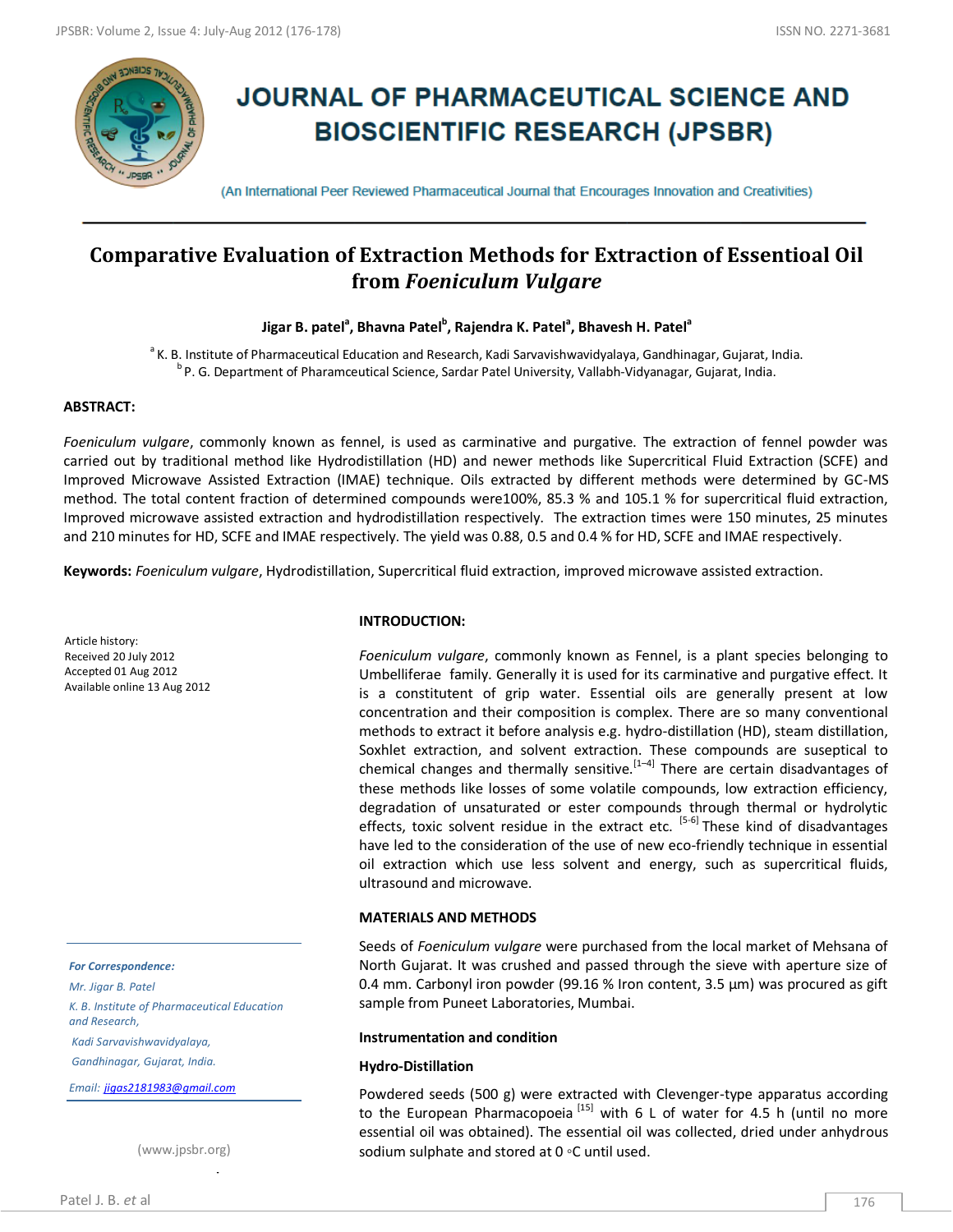### **Table 1: Results and comparison**

| Sr No                                                 | <b>RT</b> | Compound                                             | <b>SCFE</b> | <b>IMAE</b> | <b>HD</b> |
|-------------------------------------------------------|-----------|------------------------------------------------------|-------------|-------------|-----------|
|                                                       |           |                                                      | % Content   |             |           |
|                                                       | 5.75      | $\alpha$ -Limonene                                   | 2.33        | 3.1         | 5.4       |
| 2                                                     | 7.18      | L-fenchone                                           | 5.81        | 6           | 15        |
| 3                                                     | 9.417     | Methyl chevicol [(1-methoxy-4-(2-propenyl) benzene)] | 2.87        | 1.2         | 10        |
| 4                                                     | 10.48     | Anisic aldehyde (4-methoxy benzaldehyde)             | 1.64        | 1           | 0.5       |
| 5                                                     | 11.1      | Anethole [(1-methoxy-4-(1-propenyl)-benzene)]        | 83.82       | 70          | 70.2      |
| 6                                                     | 12.02     | palimitic acids                                      | 0.04        | n           | n         |
| 7                                                     | 12.4      | y-terpenene                                          | 0.71        | 1.1         | 1.3       |
| 8                                                     | 20.76     | Myrcene                                              | 0.98        | 1.3         | 0.9       |
| 9                                                     | 28.55     | Caprinone (10-nonadecanone)                          | 1           | 0.9         | 0.3       |
| 10                                                    | 28.97     | Unidetified mass                                     | 0.8         | 0.7         | 1.5       |
| <b>Total content fraction of determined compounds</b> |           |                                                      | 100         | 85.3        | 105.1     |
| <b>Extraction time</b>                                |           |                                                      | 2.5h        | 25 min      | 3.5h      |
| % yield                                               |           |                                                      | 0.88        | 0.5         | 0.4       |

#### **Superctritical Fluid Extraction**

25 kg of the pulverised Fennel powder was feeded in the extraction chamber of supercritical fluid extractor (Flevex Aromats India Ltd, Pune, India). It was mixed with the pressurized  $CO<sub>2</sub>$  supplied from the  $CO<sub>2</sub>$  gas cylinder. The pressure was maintained constant (190 kg) by the pressure valve. The temperature was maintained  $42^{\circ}$  C. The material was allowed to agitate for 2.5 hours. Then the pressurized  $CO<sub>2</sub>$ was transferred to second chamber where the pressure was reduced to liberate  $CO<sub>2</sub>$  which was recycled. The extract (220 g) was stored at  $0^{\circ}$ C until analysed further.

#### **Improved Microwave Assisted Extraction**

The extraction was carried out by using the modified laboratory microwave oven (Model-180F, Catalyst, Pune). 500 g of powdered material was moistened with water. It was heated using a fixed power of 140 W for 30 min with 20 g of CIP without added any solvent or water. A cooling system outside the microwave cavity condensed the distillate continuously. Condensed water was refluxed to the extraction vessel in order to provide uniform conditions of temperature and humidity for extraction. The extraction was continued at 100 ◦C until no more essential oil was obtained. The essential oil was collected, dried under anhydrous sodium sulphate and stored at 0 ◦C until used.

## **GC-MS analysis**

It was carried out using Elite-5 model of Perkin Elmer, USA using fused-silica-capillary column with a stationary phase P-5MS (30m × 0.32mm × 0.25mm film thickness). The carrier gas was He with the flow rate of 0.7 mL/min and injection volume was 0.4μL. The injection temperature was 250 ◦C. Oven

temperature progressed from 80 to 280 ◦C at 10◦C/min, holding at 280 ◦C for 40 min. The ionization mode used was electronic impact at 70 eV. The data was analysed by literature survey and NIST library.

#### **RESULTS AND DISCUSSION**

The results were compared considering the total content fraction, content fraction of major constituents, extraction time, % yield as evaluation parameters in table 1. The total content fraction of determined compounds were 100%, 85.3 % and 105.1 % for supercritical fluid extraction, Improved microwave assisted extraction and hydrodistillation respectively. Anethole is considered as major constituent. The % content of it was found to be 83.82%, 70 % and 70.2% by

the SCFE, IMAE and HD method respectively. The minor constituents were also present in extract of SCFE but not found in extract of IMAE and HD. The extraction times were 150 minutes, 25 minutes and 210 minutes for HD, SCFE and IMAE respectively. The yield was 0.88, 0.5 and 0.4 % for HD, SCFE and IMAE respectively. The comparison reveals that HD method is time consuming, costly and produces poor quality oil. SCFE produces double yield of oils compared to IMAE and HD methods. The oxygenated product is also less in comparison to these two methods. The SCFE is the best suitable method for industrial application due to high yield, good quality of oil, cost and ecofriendliness.

#### **AKNOWLEDGEMENT**

I am very much thankful to Puneet Laboratories for providing CIP, Kahan Biotech for SCFE instrumentation.